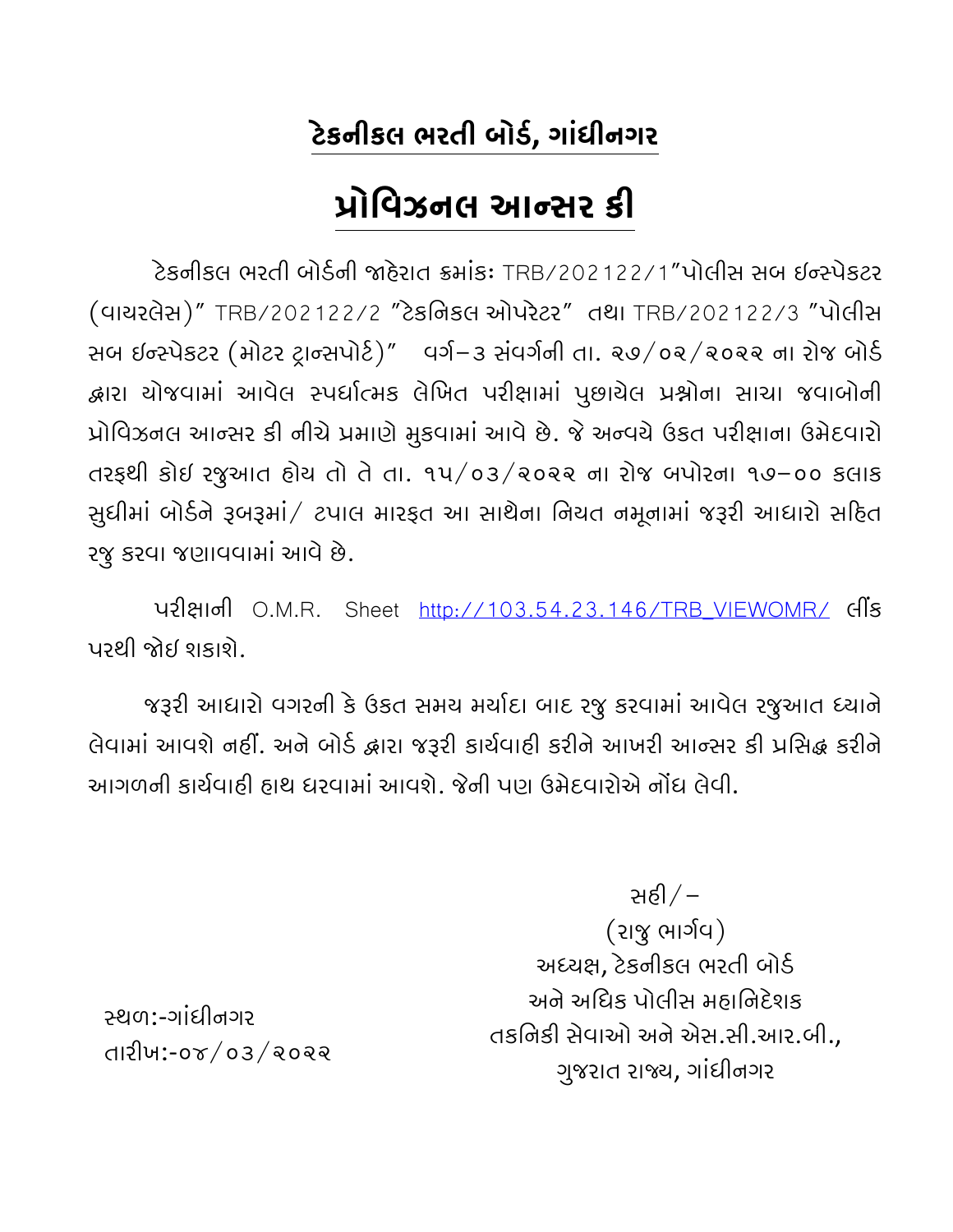#### **PROVISIONAL ANSWER KEY**

Advt. No.: TRB/202122/1 - POLICE SUB INSPECTOR (WIRELESS) (PSIW) **Exam Date: 27/02/2022** 

## **QUESTION PAPER SERIES - A**

| Q. NO.           | ANS.        | Q. NO. | ANS.        | Q. NO. | ANS. | Q. NO. | ANS. | Q. NO. | ANS. | Q. NO. | ANS. | Q. NO. | ANS.        | Q. NO. | ANS. |
|------------------|-------------|--------|-------------|--------|------|--------|------|--------|------|--------|------|--------|-------------|--------|------|
| 1                | D           | 26     | C           | 51     | B    | 76     | B    | 101    | D    | 126    | B    | 151    | B           | 176    | D    |
| $\boldsymbol{2}$ | B           | 27     | D           | 52     | A    | 77     | B    | 102    | B    | 127    | D    | 152    | A           | 177    | B    |
| 3                | A           | 28     | $\mathbf C$ | 53     | D    | 78     | B    | 103    | B    | 128    | C    | 153    | D           | 178    | C    |
| 4                | A           | 29     | Β           | 54     | D    | 79     | B    | 104    | D    | 129    | D    | 154    | C           | 179    | C    |
| 5                | B           | 30     | Β           | 55     | C    | 80     | A    | 105    | D    | 130    | B    | 155    | B           | 180    | C    |
| 6                | $\mathbf C$ | 31     | B           | 56     | Β    | 81     | B    | 106    | D    | 131    | B    | 156    | C           | 181    | C    |
| 7                | B           | 32     | D           | 57     | A    | 82     | A    | 107    | D    | 132    | C    | 157    | A           | 182    | B    |
| 8                | $\mathbf C$ | 33     | C           | 58     | A    | 83     | A    | 108    | B    | 133    | B    | 158    | B           | 183    | A    |
| 9                | C           | 34     | A           | 59     | B    | 84     | B    | 109    | C    | 134    | A    | 159    | B           | 184    | D    |
| 10               | C           | 35     | B           | 60     | C    | 85     | D    | 110    | C    | 135    | C    | 160    | D           | 185    | C    |
| 11               | $\mathbf C$ | 36     | C           | 61     | D    | 86     | A    | 111    | A    | 136    | C    | 161    | D           | 186    | D    |
| 12               | C           | 37     | $\mathbf C$ | 62     | Β    | 87     | C    | 112    | A    | 137    | A    | 162    | B           | 187    | A    |
| 13               | Α           | 38     | B           | 63     | C    | 88     | C    | 113    | B    | 138    | A    | 163    | A           | 188    | D    |
| 14               | B           | 39     | D           | 64     | Β    | 89     | D    | 114    | B    | 139    | A    | 164    | C           | 189    | A    |
| 15               | B           | 40     | A           | 65     | D    | 90     | C    | 115    | D    | 140    | A    | 165    | A           | 190    | B    |
| 16               | A           | 41     | B           | 66     | Β    | 91     | C    | 116    | A    | 141    | B    | 166    | B           | 191    | A    |
| 17               | D           | 42     | C           | 67     | A    | 92     | B    | 117    | Β    | 142    | A    | 167    | D           | 192    | D    |
| 18               | C           | 43     | A           | 68     | D    | 93     | A    | 118    | A    | 143    | A    | 168    | C           | 193    | C    |
| 19               | A           | 44     | $\mathbf C$ | 69     | D    | 94     | A    | 119    | B    | 144    | D    | 169    | B           | 194    | A    |
| 20               | B           | 45     | B           | 70     | D    | 95     | B    | 120    | C    | 145    | A    | 170    | Β           | 195    | A    |
| 21               | D           | 46     | $\mathbf C$ | 71     | C.   | 96     | C    | 121    | A    | 146    | A    | 171    | $\mathbf C$ | 196    | A    |
| 22               | $\mathbf C$ | 47     | D           | 72     | D    | 97     | C    | 122    | B    | 147    | Β    | 172    | D           | 197    | B    |
| 23               | D           | 48     | Β           | 73     | A    | 98     | D    | 123    | A    | 148    | D    | 173    | C           | 198    | C    |
| 24               | C           | 49     | B           | 74     | Β    | 99     | D    | 124    | C    | 149    | D    | 174    | Β           | 199    | B    |
| 25               | B           | 50     | C           | 75     | D    | 100    | D    | 125    | A    | 150    | B    | 175    | D           | 200    | C    |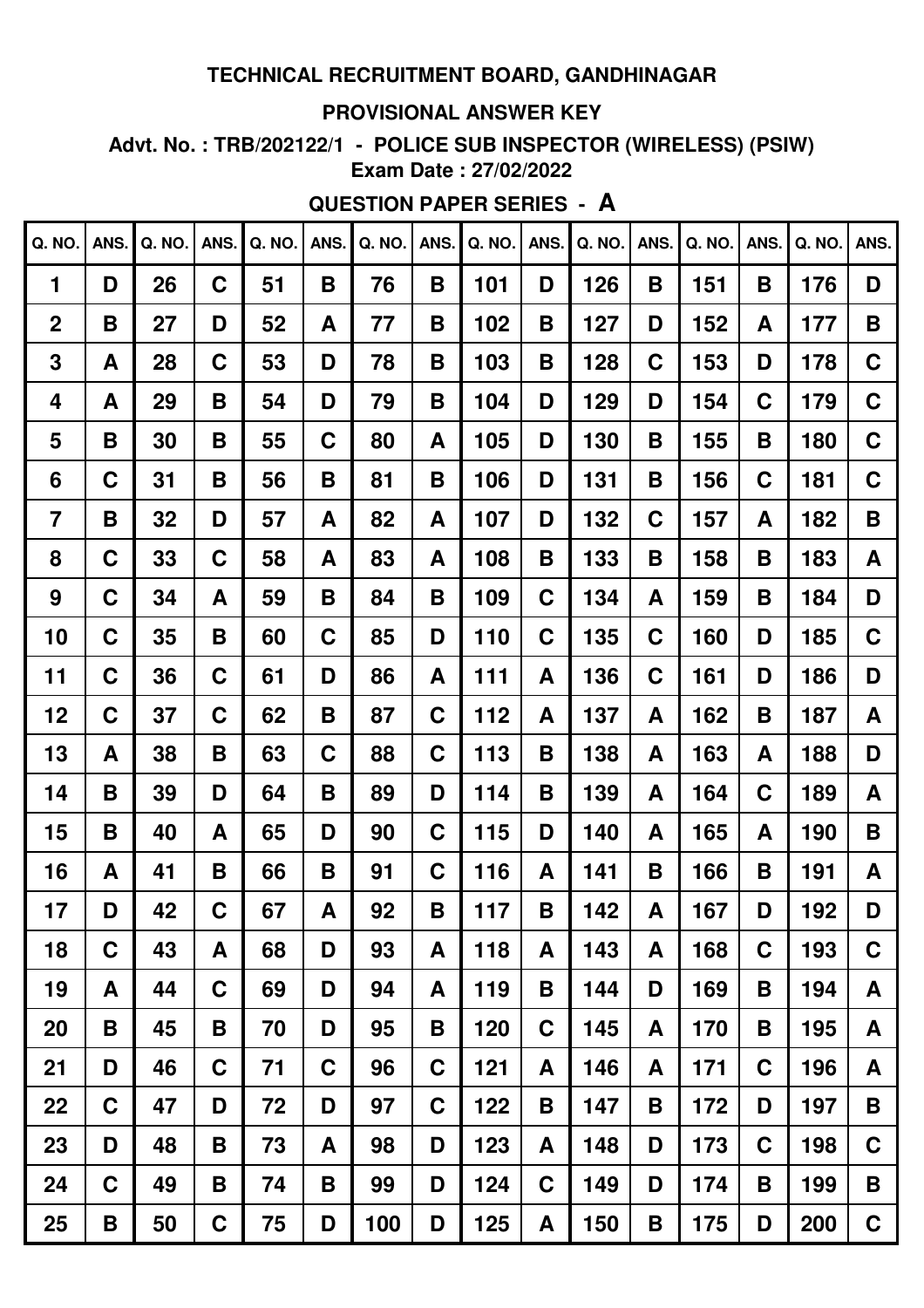#### **PROVISIONAL ANSWER KEY**

Advt. No.: TRB/202122/1 - POLICE SUB INSPECTOR (WIRELESS) (PSIW) **Exam Date: 27/02/2022** 

# **QUESTION PAPER SERIES - B**

| <b>Q. NO.</b>    | ANS.        | Q. NO. | ANS. | Q. NO. | ANS. | Q. NO. | ANS. | Q. NO. | ANS. | Q. NO. | ANS. | Q. NO. | ANS.        | Q. NO. | ANS. |
|------------------|-------------|--------|------|--------|------|--------|------|--------|------|--------|------|--------|-------------|--------|------|
| 1                | B           | 26     | B    | 51     | B    | 76     | D    | 101    | B    | 126    | C    | 151    | C           | 176    | C    |
| $\boldsymbol{2}$ | D           | 27     | A    | 52     | A    | 77     | D    | 102    | C    | 127    | A    | 152    | B           | 177    | B    |
| 3                | C           | 28     | A    | 53     | A    | 78     | B    | 103    | B    | 128    | B    | 153    | A           | 178    | C    |
| 4                | A           | 29     | B    | 54     | B    | 79     | C    | 104    | A    | 129    | B    | 154    | D           | 179    | C    |
| 5                | B           | 30     | C    | 55     | D    | 80     | C    | 105    | C    | 130    | D    | 155    | C           | 180    | C    |
| 6                | C           | 31     | D    | 56     | A    | 81     | A    | 106    | C    | 131    | D    | 156    | D           | 181    | C    |
| $\overline{7}$   | C           | 32     | B    | 57     | C    | 82     | A    | 107    | A    | 132    | B    | 157    | A           | 182    | C    |
| 8                | B           | 33     | C    | 58     | C    | 83     | B    | 108    | A    | 133    | A    | 158    | D           | 183    | A    |
| 9                | D           | 34     | Β    | 59     | D    | 84     | B    | 109    | A    | 134    | C    | 159    | A           | 184    | B    |
| 10               | A           | 35     | D    | 60     | C    | 85     | D    | 110    | A    | 135    | A    | 160    | B           | 185    | B    |
| 11               | B           | 36     | B    | 61     | C    | 86     | A    | 111    | B    | 136    | B    | 161    | A           | 186    | A    |
| 12               | C           | 37     | A    | 62     | B    | 87     | B    | 112    | A    | 137    | D    | 162    | D           | 187    | D    |
| 13               | A           | 38     | D    | 63     | A    | 88     | A    | 113    | A    | 138    | C    | 163    | C           | 188    | C    |
| 14               | C           | 39     | D    | 64     | A    | 89     | B    | 114    | D    | 139    | B    | 164    | A           | 189    | A    |
| 15               | B           | 40     | D    | 65     | B    | 90     | C    | 115    | A    | 140    | B    | 165    | A           | 190    | B    |
| 16               | $\mathbf C$ | 41     | C    | 66     | C    | 91     | A    | 116    | A    | 141    | C    | 166    | A           | 191    | D    |
| 17               | D           | 42     | D    | 67     | C    | 92     | B    | 117    | B    | 142    | D    | 167    | B           | 192    | C    |
| 18               | B           | 43     | A    | 68     | D    | 93     | A    | 118    | D    | 143    | C    | 168    | C           | 193    | D    |
| 19               | B           | 44     | B    | 69     | D    | 94     | C    | 119    | D    | 144    | B    | 169    | Β           | 194    | C    |
| 20               | $\mathbf C$ | 45     | D    | 70     | D    | 95     | A    | 120    | B    | 145    | D    | 170    | $\mathbf C$ | 195    | B    |
| 21               | Β           | 46     | Β    | 71     | D    | 96     | B    | 121    | B    | 146    | D    | 171    | D           | 196    | C    |
| 22               | A           | 47     | B    | 72     | Β    | 97     | D    | 122    | A    | 147    | Β    | 172    | Β           | 197    | D    |
| 23               | D           | 48     | Β    | 73     | Β    | 98     | C    | 123    | D    | 148    | C    | 173    | A           | 198    | C    |
| 24               | D           | 49     | Β    | 74     | D    | 99     | D    | 124    | C    | 149    | C    | 174    | A           | 199    | B    |
| 25               | C           | 50     | A    | 75     | D    | 100    | Β    | 125    | Β    | 150    | C    | 175    | Β           | 200    | Β    |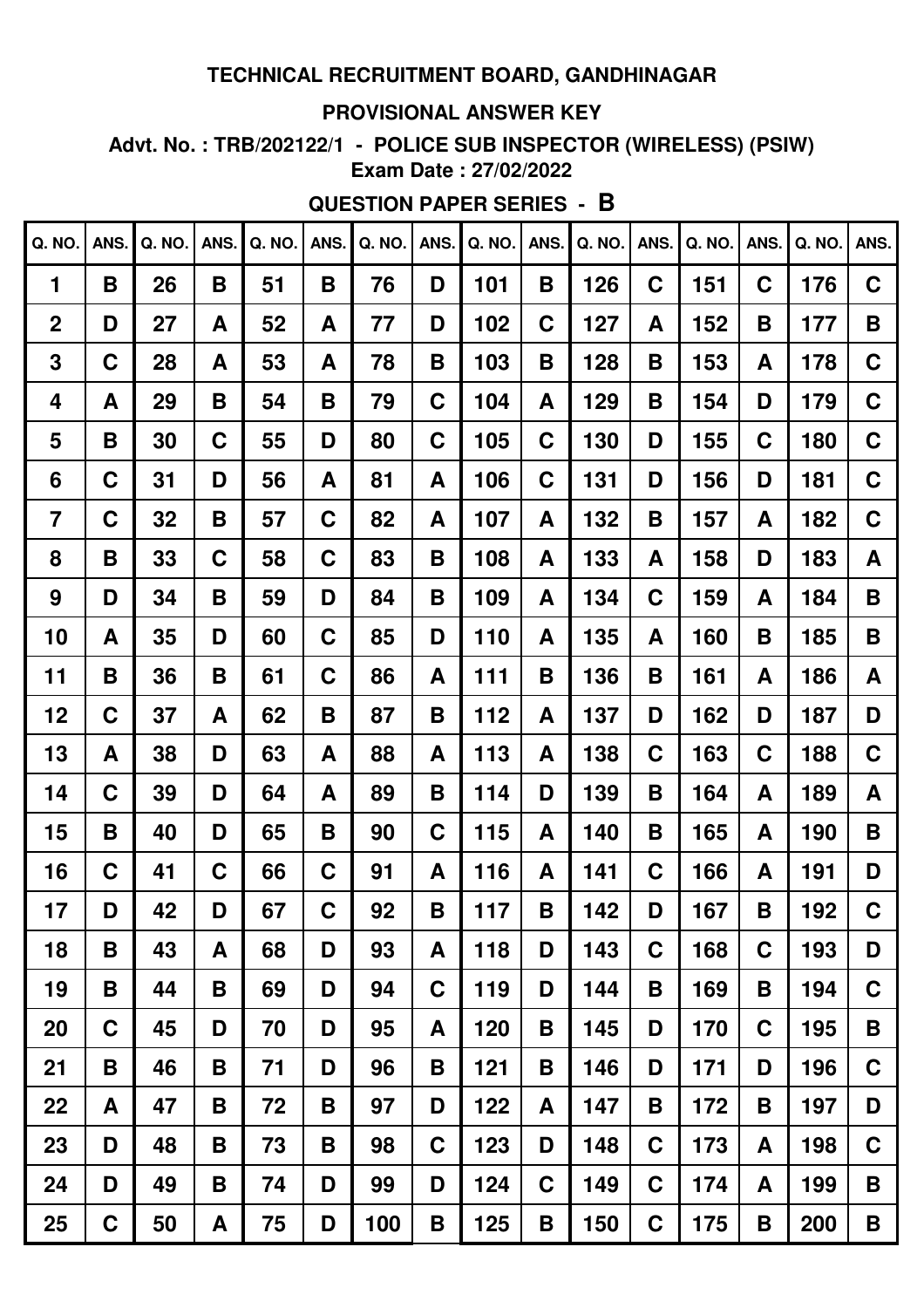#### **PROVISIONAL ANSWER KEY**

Advt. No.: TRB/202122/1 - POLICE SUB INSPECTOR (WIRELESS) (PSIW) **Exam Date: 27/02/2022** 

# **QUESTION PAPER SERIES - C**

| Q. NO.         | ANS.        | Q. NO. | ANS.        | Q. NO. | ANS. | Q. NO. | ANS.        | Q. NO. | ANS.        | Q. NO. | ANS.        | Q. NO. | ANS. | Q. NO. | ANS. |
|----------------|-------------|--------|-------------|--------|------|--------|-------------|--------|-------------|--------|-------------|--------|------|--------|------|
| 1              | C           | 26     | A           | 51     | B    | 76     | B           | 101    | A           | 126    | A           | 151    | B    | 176    | B    |
| $\mathbf 2$    | B           | 27     | B           | 52     | A    | 77     | D           | 102    | D           | 127    | D           | 152    | C    | 177    | A    |
| 3              | A           | 28     | A           | 53     | A    | 78     | C           | 103    | C           | 128    | C           | 153    | A    | 178    | D    |
| 4              | A           | 29     | B           | 54     | D    | 79     | B           | 104    | A           | 129    | A           | 154    | C    | 179    | D    |
| 5              | B           | 30     | C           | 55     | A    | 80     | B           | 105    | A           | 130    | B           | 155    | B    | 180    | D    |
| 6              | C           | 31     | A           | 56     | A    | 81     | C           | 106    | A           | 131    | D           | 156    | C    | 181    | C    |
| $\overline{7}$ | C           | 32     | B           | 57     | B    | 82     | D           | 107    | B           | 132    | C           | 157    | D    | 182    | D    |
| 8              | D           | 33     | A           | 58     | D    | 83     | C           | 108    | C           | 133    | D           | 158    | B    | 183    | A    |
| 9              | D           | 34     | C           | 59     | D    | 84     | B           | 109    | B           | 134    | C           | 159    | B    | 184    | B    |
| 10             | D           | 35     | A           | 60     | Β    | 85     | D           | 110    | C           | 135    | B           | 160    | C    | 185    | D    |
| 11             | D           | 36     | B           | 61     | B    | 86     | D           | 111    | D           | 136    | C           | 161    | B    | 186    | B    |
| 12             | B           | 37     | D           | 62     | A    | 87     | B           | 112    | B           | 137    | D           | 162    | A    | 187    | B    |
| 13             | B           | 38     | C           | 63     | D    | 88     | C           | 113    | A           | 138    | C           | 163    | D    | 188    | B    |
| 14             | D           | 39     | D           | 64     | C    | 89     | $\mathbf C$ | 114    | A           | 139    | Β           | 164    | D    | 189    | B    |
| 15             | D           | 40     | B           | 65     | B    | 90     | C           | 115    | B           | 140    | B           | 165    | C    | 190    | A    |
| 16             | D           | 41     | B           | 66     | C    | 91     | C           | 116    | C           | 141    | Β           | 166    | B    | 191    | B    |
| 17             | D           | 42     | $\mathbf C$ | 67     | A    | 92     | B           | 117    | B           | 142    | D           | 167    | A    | 192    | A    |
| 18             | B           | 43     | B           | 68     | B    | 93     | A           | 118    | C           | 143    | C           | 168    | A    | 193    | A    |
| 19             | C           | 44     | A           | 69     | Β    | 94     | D           | 119    | C           | 144    | A           | 169    | B    | 194    | B    |
| 20             | $\mathbf C$ | 45     | $\mathbf C$ | 70     | D    | 95     | C           | 120    | C           | 145    | B           | 170    | C    | 195    | D    |
| 21             | A           | 46     | $\mathbf C$ | 71     | D    | 96     | D           | 121    | C           | 146    | C           | 171    | D    | 196    | A    |
| 22             | A           | 47     | A           | 72     | B    | 97     | A           | 122    | $\mathbf C$ | 147    | $\mathbf C$ | 172    | Β    | 197    | C    |
| 23             | B           | 48     | A           | 73     | A    | 98     | D           | 123    | A           | 148    | B           | 173    | C    | 198    | C    |
| 24             | B           | 49     | A           | 74     | C    | 99     | A           | 124    | B           | 149    | D           | 174    | B    | 199    | D    |
| 25             | D           | 50     | A           | 75     | A    | 100    | B           | 125    | B           | 150    | A           | 175    | D    | 200    | C    |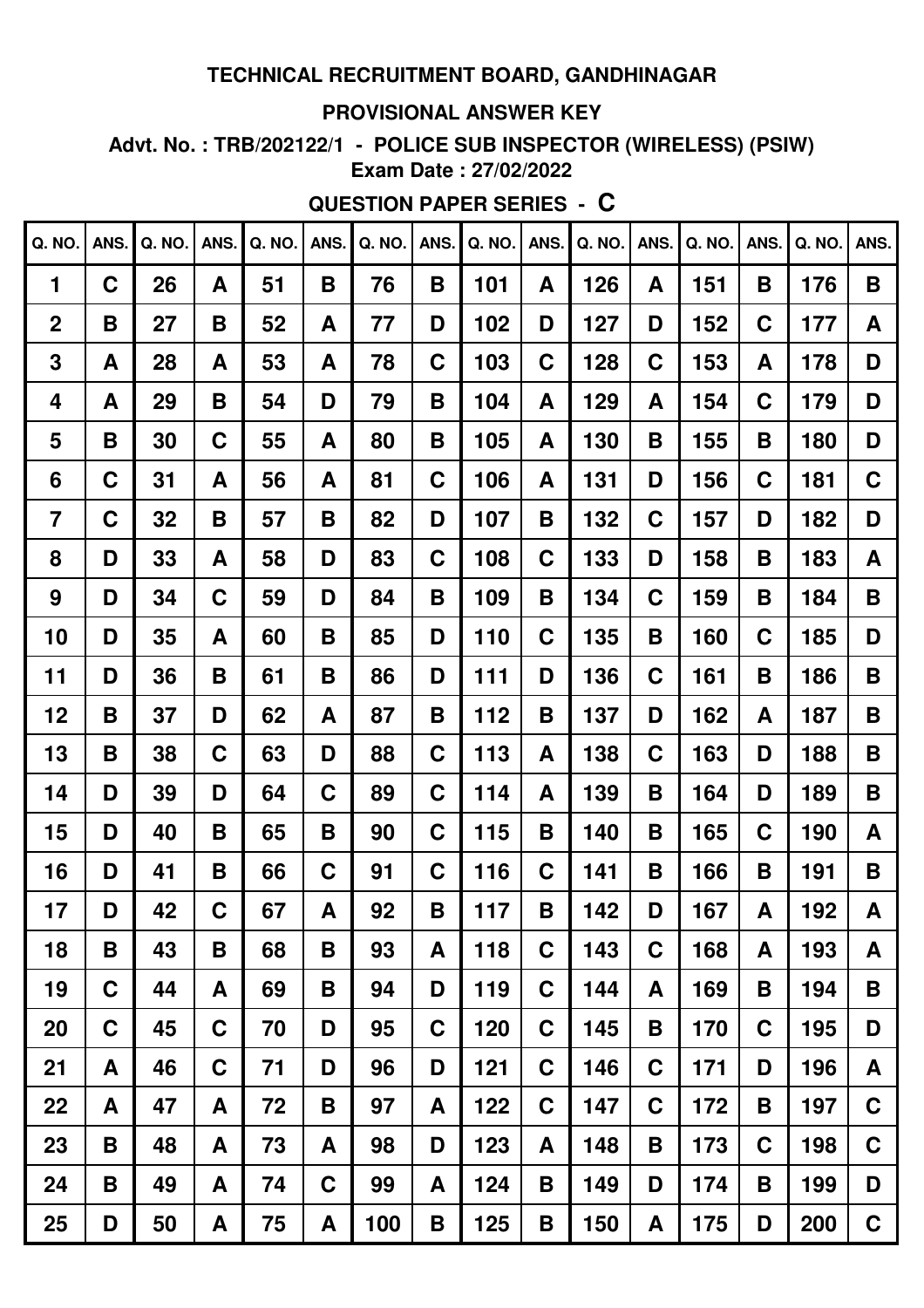#### **PROVISIONAL ANSWER KEY**

Advt. No.: TRB/202122/1 - POLICE SUB INSPECTOR (WIRELESS) (PSIW) **Exam Date: 27/02/2022** 

# **QUESTION PAPER SERIES - D**

| Q. NO.         | ANS.        | Q. NO. | ANS.        | Q. NO. | ANS. | Q. NO. | ANS. | Q. NO. | ANS.        | Q. NO. | ANS. | Q. NO. | ANS.        | Q. NO. | ANS. |
|----------------|-------------|--------|-------------|--------|------|--------|------|--------|-------------|--------|------|--------|-------------|--------|------|
| 1              | A           | 26     | A           | 51     | C    | 76     | A    | 101    | D           | 126    | C    | 151    | C           | 176    | C    |
| $\mathbf 2$    | B           | 27     | B           | 52     | D    | 77     | B    | 102    | C           | 127    | D    | 152    | D           | 177    | C    |
| 3              | A           | 28     | D           | 53     | C    | 78     | C    | 103    | D           | 128    | B    | 153    | A           | 178    | D    |
| 4              | C           | 29     | D           | 54     | B    | 79     | B    | 104    | C           | 129    | B    | 154    | B           | 179    | D    |
| 5              | A           | 30     | B           | 55     | D    | 80     | C    | 105    | Β           | 130    | C    | 155    | D           | 180    | D    |
| 6              | B           | 31     | B           | 56     | D    | 81     | D    | 106    | C           | 131    | B    | 156    | B           | 181    | D    |
| $\overline{7}$ | D           | 32     | A           | 57     | Β    | 82     | B    | 107    | D           | 132    | A    | 157    | B           | 182    | B    |
| 8              | C           | 33     | D           | 58     | C    | 83     | A    | 108    | C           | 133    | D    | 158    | B           | 183    | B    |
| 9              | D           | 34     | C           | 59     | C    | 84     | A    | 109    | B           | 134    | D    | 159    | B           | 184    | D    |
| 10             | В           | 35     | B           | 60     | C    | 85     | B    | 110    | B           | 135    | C    | 160    | A           | 185    | D    |
| 11             | B           | 36     | $\mathbf C$ | 61     | C    | 86     | C    | 111    | B           | 136    | B    | 161    | B           | 186    | D    |
| 12             | C           | 37     | A           | 62     | B    | 87     | B    | 112    | D           | 137    | A    | 162    | A           | 187    | D    |
| 13             | B           | 38     | B           | 63     | A    | 88     | C    | 113    | C           | 138    | A    | 163    | A           | 188    | B    |
| 14             | A           | 39     | B           | 64     | D    | 89     | C    | 114    | A           | 139    | B    | 164    | B           | 189    | C    |
| 15             | $\mathbf C$ | 40     | D           | 65     | C    | 90     | C    | 115    | B           | 140    | C    | 165    | D           | 190    | C    |
| 16             | $\mathbf C$ | 41     | D           | 66     | D    | 91     | C    | 116    | C           | 141    | D    | 166    | A           | 191    | A    |
| 17             | A           | 42     | B           | 67     | A    | 92     | C    | 117    | $\mathbf C$ | 142    | B    | 167    | C           | 192    | A    |
| 18             | A           | 43     | A           | 68     | D    | 93     | A    | 118    | B           | 143    | C    | 168    | $\mathbf C$ | 193    | B    |
| 19             | A           | 44     | $\mathbf C$ | 69     | A    | 94     | B    | 119    | D           | 144    | B    | 169    | D           | 194    | B    |
| 20             | A           | 45     | A           | 70     | B    | 95     | B    | 120    | A           | 145    | D    | 170    | $\mathbf C$ | 195    | D    |
| 21             | Β           | 46     | Β           | 71     | A    | 96     | A    | 121    | B           | 146    | B    | 171    | C           | 196    | A    |
| 22             | A           | 47     | D           | 72     | D    | 97     | D    | 122    | C           | 147    | A    | 172    | Β           | 197    | B    |
| 23             | A           | 48     | $\mathbf C$ | 73     | C    | 98     | C    | 123    | A           | 148    | D    | 173    | A           | 198    | A    |
| 24             | D           | 49     | Β           | 74     | A    | 99     | A    | 124    | C           | 149    | D    | 174    | A           | 199    | B    |
| 25             | A           | 50     | Β           | 75     | A    | 100    | Β    | 125    | Β           | 150    | D    | 175    | Β           | 200    | C    |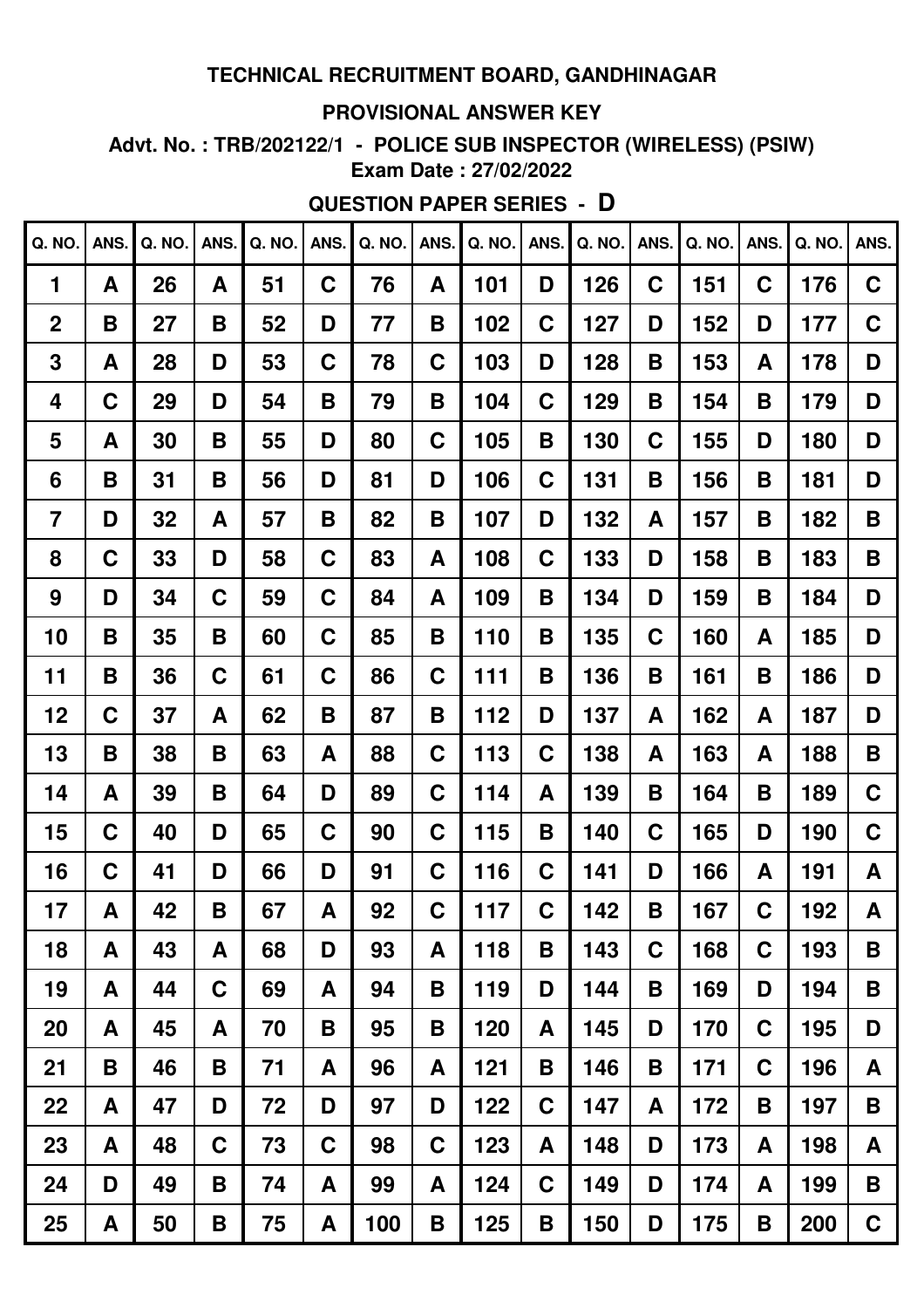#### **PROVISIONAL ANSWER KEY**

TRB/202122/3 - POLICE SUB INSPECTOR (MOTOR TRANSPORT) (PSIMT) **Exam Date: 27/02/2022** 

# **QUESTION PAPER SERIES - A**

| <b>Q. NO.</b> | ANS. | Q. NO. | ANS.        | Q. NO. | ANS. | Q. NO. | ANS.        | Q. NO. | ANS. | Q. NO | ANS.        | Q. NO. | ANS. | <b>Q. NO.</b> | ANS.        |
|---------------|------|--------|-------------|--------|------|--------|-------------|--------|------|-------|-------------|--------|------|---------------|-------------|
| 1             | D    | 26     | C           | 51     | B    | 76     | B           | 101    | D    | 126   | C           | 151    | C    | 176           | $\mathbf C$ |
| $\mathbf 2$   | B    | 27     | D           | 52     | A    | 77     | B           | 102    | B    | 127   | A           | 152    | B    | 177           | A           |
| 3             | A    | 28     | $\mathbf C$ | 53     | D    | 78     | B           | 103    | B    | 128   | A           | 153    | D    | 178           | D           |
| 4             | A    | 29     | Β           | 54     | D    | 79     | B           | 104    | D    | 129   | A           | 154    | B    | 179           | D           |
| 5             | Β    | 30     | B           | 55     | C    | 80     | A           | 105    | D    | 130   | D           | 155    | D    | 180           | $\mathbf C$ |
| 6             | C    | 31     | B           | 56     | B    | 81     | B           | 106    | D    | 131   | C           | 156    | B    | 181           | C           |
| 7             | B    | 32     | D           | 57     | A    | 82     | A           | 107    | D    | 132   | D           | 157    | C    | 182           | B           |
| 8             | C    | 33     | C           | 58     | A    | 83     | A           | 108    | B    | 133   | C           | 158    | D    | 183           | B           |
| 9             | C    | 34     | A           | 59     | B    | 84     | B           | 109    | C    | 134   | D           | 159    | C    | 184           | $\mathbf C$ |
| 10            | C    | 35     | Β           | 60     | C    | 85     | D           | 110    | C    | 135   | C           | 160    | B    | 185           | C           |
| 11            | C    | 36     | C           | 61     | D    | 86     | A           | 111    | A    | 136   | Β           | 161    | B    | 186           | A           |
| 12            | C    | 37     | $\mathbf C$ | 62     | B    | 87     | C           | 112    | A    | 137   | B           | 162    | C    | 187           | B           |
| 13            | A    | 38     | B           | 63     | C    | 88     | C           | 113    | B    | 138   | A           | 163    | B    | 188           | A           |
| 14            | B    | 39     | D           | 64     | Β    | 89     | D           | 114    | B    | 139   | A           | 164    | C    | 189           | D           |
| 15            | B    | 40     | A           | 65     | D    | 90     | C           | 115    | D    | 140   | B           | 165    | B    | 190           | B           |
| 16            | A    | 41     | B           | 66     | Β    | 91     | C           | 116    | A    | 141   | A           | 166    | D    | 191           | C           |
| 17            | D    | 42     | $\mathbf C$ | 67     | A    | 92     | B           | 117    | B    | 142   | A           | 167    | D    | 192           | B           |
| 18            | C    | 43     | A           | 68     | D    | 93     | A           | 118    | A    | 143   | $\mathbf C$ | 168    | B    | 193           | $\mathbf C$ |
| 19            | A    | 44     | C           | 69     | D    | 94     | A           | 119    | B    | 144   | B           | 169    | A    | 194           | $\mathbf C$ |
| 20            | B    | 45     | B           | 70     | D    | 95     | B           | 120    | C    | 145   | D           | 170    | D    | 195           | D           |
| 21            | D    | 46     | $\mathbf C$ | 71     | C    | 96     | $\mathbf C$ | 121    | A    | 146   | Β           | 171    | A    | 196           | B           |
| 22            | C    | 47     | D           | 72     | D    | 97     | $\mathbf C$ | 122    | D    | 147   | C           | 172    | D    | 197           | A           |
| 23            | D    | 48     | B           | 73     | A    | 98     | D           | 123    | B    | 148   | D           | 173    | C    | 198           | D           |
| 24            | C    | 49     | Β           | 74     | Β    | 99     | D           | 124    | C.   | 149   | C           | 174    | B    | 199           | A           |
| 25            | Β    | 50     | C           | 75     | D    | 100    | D           | 125    | D    | 150   | B           | 175    | Β    | 200           | D           |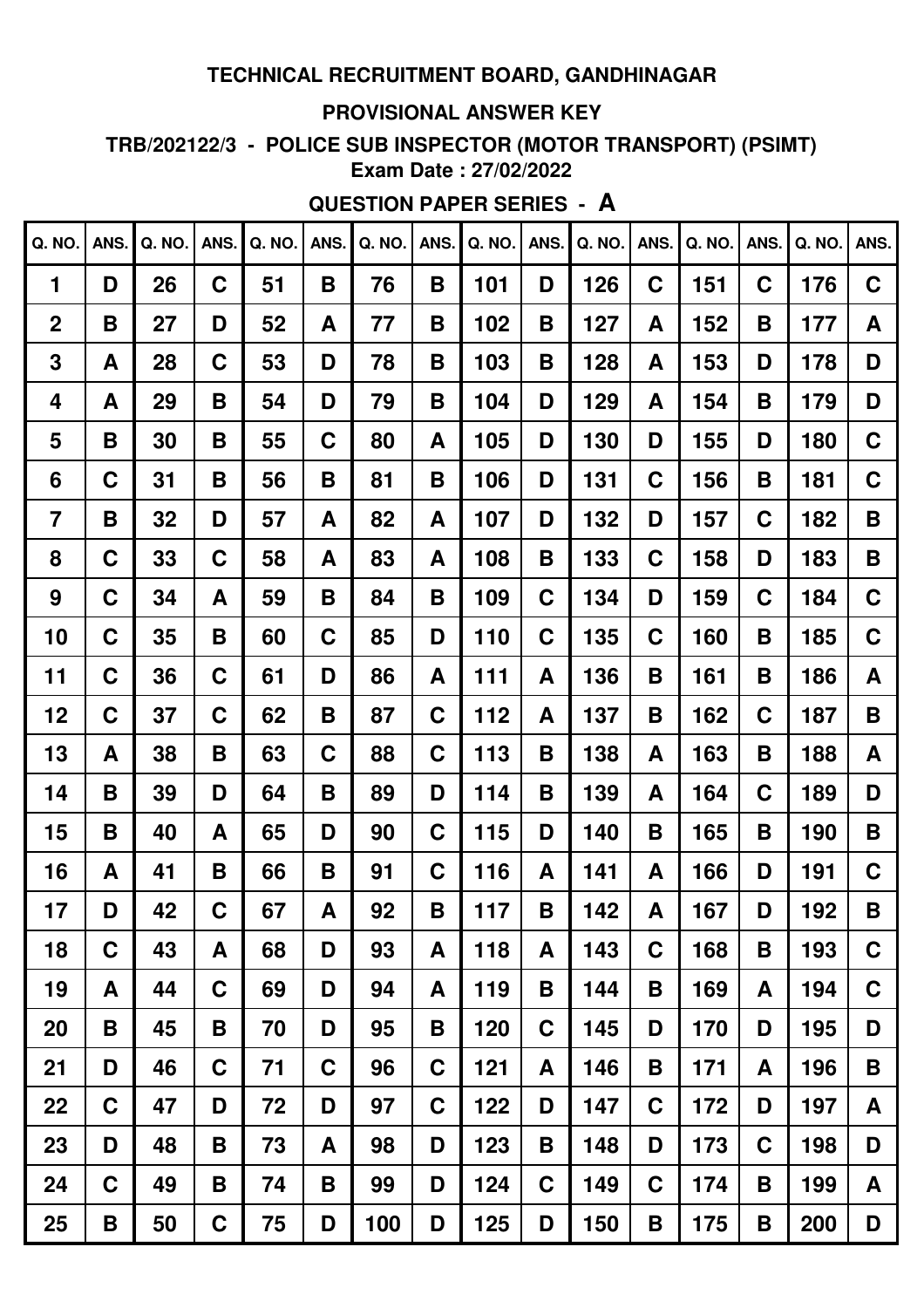#### **PROVISIONAL ANSWER KEY**

TRB/202122/3 - POLICE SUB INSPECTOR (MOTOR TRANSPORT) (PSIMT) **Exam Date: 27/02/2022** 

# **QUESTION PAPER SERIES - B**

| Q. NO.         | ANS.        | Q. NO. | ANS. | Q. NO. | ANS. | Q. NO. | ANS.        | Q. NO. | ANS. | Q. NO. | ANS.        | Q. NO. | ANS. | Q. NO. | ANS. |
|----------------|-------------|--------|------|--------|------|--------|-------------|--------|------|--------|-------------|--------|------|--------|------|
| 1              | B           | 26     | B    | 51     | B    | 76     | D           | 101    | C    | 126    | Β           | 151    | C    | 176    | C    |
| $\mathbf 2$    | D           | 27     | A    | 52     | A    | 77     | D           | 102    | D    | 127    | С           | 152    | B    | 177    | B    |
| 3              | C           | 28     | A    | 53     | A    | 78     | B           | 103    | C    | 128    | D           | 153    | B    | 178    | C    |
| 4              | A           | 29     | B    | 54     | Β    | 79     | C           | 104    | D    | 129    | C           | 154    | C    | 179    | C    |
| 5              | B           | 30     | C    | 55     | D    | 80     | $\mathbf C$ | 105    | C    | 130    | Β           | 155    | C    | 180    | C    |
| 6              | $\mathbf C$ | 31     | D    | 56     | A    | 81     | A           | 106    | B    | 131    | B           | 156    | A    | 181    | C    |
| $\overline{7}$ | C           | 32     | B    | 57     | C    | 82     | A           | 107    | B    | 132    | C           | 157    | B    | 182    | C    |
| 8              | B           | 33     | C    | 58     | C    | 83     | B           | 108    | A    | 133    | B           | 158    | A    | 183    | A    |
| 9              | D           | 34     | B    | 59     | D    | 84     | B           | 109    | A    | 134    | C           | 159    | D    | 184    | B    |
| 10             | A           | 35     | D    | 60     | C    | 85     | D           | 110    | B    | 135    | Β           | 160    | Β    | 185    | B    |
| 11             | B           | 36     | B    | 61     | C    | 86     | A           | 111    | A    | 136    | D           | 161    | C    | 186    | A    |
| 12             | C           | 37     | A    | 62     | B    | 87     | B           | 112    | A    | 137    | D           | 162    | B    | 187    | D    |
| 13             | A           | 38     | D    | 63     | A    | 88     | A           | 113    | C    | 138    | Β           | 163    | C    | 188    | C    |
| 14             | C           | 39     | D    | 64     | A    | 89     | B           | 114    | B    | 139    | A           | 164    | C    | 189    | A    |
| 15             | B           | 40     | D    | 65     | Β    | 90     | $\mathbf C$ | 115    | D    | 140    | D           | 165    | D    | 190    | B    |
| 16             | C           | 41     | C    | 66     | C    | 91     | A           | 116    | B    | 141    | A           | 166    | B    | 191    | D    |
| 17             | D           | 42     | D    | 67     | C    | 92     | D           | 117    | C    | 142    | D           | 167    | A    | 192    | C    |
| 18             | B           | 43     | A    | 68     | D    | 93     | B           | 118    | D    | 143    | C           | 168    | D    | 193    | D    |
| 19             | B           | 44     | B    | 69     | D    | 94     | C           | 119    | C    | 144    | Β           | 169    | A    | 194    | C    |
| 20             | C           | 45     | D    | 70     | D    | 95     | D           | 120    | B    | 145    | B           | 170    | D    | 195    | B    |
| 21             | Β           | 46     | B    | 71     | D    | 96     | C           | 121    | C    | 146    | $\mathbf C$ | 171    | D    | 196    | C    |
| 22             | A           | 47     | B    | 72     | B    | 97     | A           | 122    | B    | 147    | A           | 172    | Β    | 197    | D    |
| 23             | D           | 48     | B    | 73     | Β    | 98     | A           | 123    | D    | 148    | D           | 173    | A    | 198    | C    |
| 24             | D           | 49     | B    | 74     | D    | 99     | A           | 124    | B    | 149    | D           | 174    | A    | 199    | B    |
| 25             | C           | 50     | A    | 75     | D    | 100    | D           | 125    | D    | 150    | C           | 175    | Β    | 200    | Β    |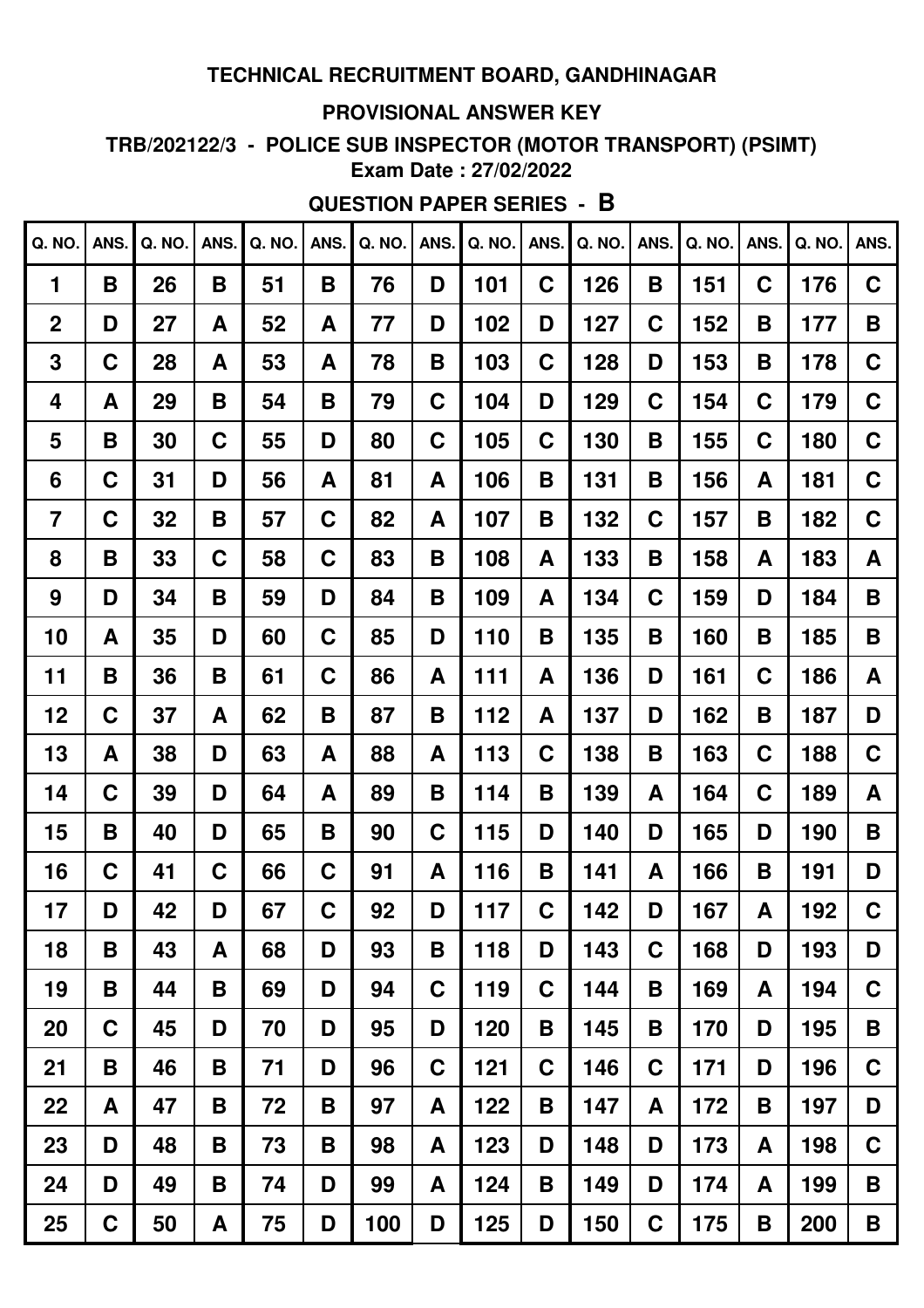#### **PROVISIONAL ANSWER KEY**

TRB/202122/3 - POLICE SUB INSPECTOR (MOTOR TRANSPORT) (PSIMT) **Exam Date: 27/02/2022** 

# **QUESTION PAPER SERIES - C**

| Q. NO.         | ANS. | Q. NO. | ANS. | Q. NO. | ANS. | Q. NO. | ANS. | Q. NO. | ANS. | Q. NO. | ANS.        | Q. NO. | ANS. | Q. NO. | ANS. |
|----------------|------|--------|------|--------|------|--------|------|--------|------|--------|-------------|--------|------|--------|------|
| $\mathbf{1}$   | C    | 26     | A    | 51     | A    | 76     | D    | 101    | C    | 126    | A           | 151    | B    | 176    | B    |
| $\mathbf 2$    | B    | 27     | B    | 52     | A    | 77     | D    | 102    | B    | 127    | D           | 152    | C    | 177    | A    |
| 3              | A    | 28     | A    | 53     | C    | 78     | B    | 103    | C    | 128    | C           | 153    | A    | 178    | D    |
| 4              | A    | 29     | Β    | 54     | Β    | 79     | A    | 104    | C    | 129    | A           | 154    | C    | 179    | D    |
| 5              | B    | 30     | C    | 55     | D    | 80     | D    | 105    | D    | 130    | B           | 155    | B    | 180    | D    |
| 6              | C    | 31     | A    | 56     | Β    | 81     | A    | 106    | Β    | 131    | D           | 156    | C    | 181    | C    |
| $\overline{7}$ | C    | 32     | D    | 57     | C    | 82     | D    | 107    | A    | 132    | C           | 157    | D    | 182    | D    |
| 8              | D    | 33     | Β    | 58     | D    | 83     | C    | 108    | D    | 133    | D           | 158    | B    | 183    | A    |
| 9              | D    | 34     | C    | 59     | C    | 84     | B    | 109    | A    | 134    | C           | 159    | B    | 184    | B    |
| 10             | D    | 35     | D    | 60     | В    | 85     | B    | 110    | D    | 135    | B           | 160    | C    | 185    | D    |
| 11             | D    | 36     | C    | 61     | C    | 86     | C    | 111    | D    | 136    | C           | 161    | B    | 186    | B    |
| 12             | B    | 37     | A    | 62     | B    | 87     | A    | 112    | B    | 137    | D           | 162    | A    | 187    | B    |
| 13             | B    | 38     | A    | 63     | D    | 88     | D    | 113    | A    | 138    | C           | 163    | D    | 188    | B    |
| 14             | D    | 39     | A    | 64     | Β    | 89     | D    | 114    | A    | 139    | Β           | 164    | D    | 189    | B    |
| 15             | D    | 40     | D    | 65     | D    | 90     | C    | 115    | B    | 140    | B           | 165    | C    | 190    | A    |
| 16             | D    | 41     | C    | 66     | Β    | 91     | C    | 116    | C    | 141    | B           | 166    | B    | 191    | B    |
| 17             | D    | 42     | D    | 67     | C    | 92     | Β    | 117    | B    | 142    | D           | 167    | A    | 192    | A    |
| 18             | B    | 43     | C    | 68     | D    | 93     | B    | 118    | C    | 143    | C           | 168    | A    | 193    | A    |
| 19             | C    | 44     | D    | 69     | C    | 94     | C    | 119    | C    | 144    | A           | 169    | B    | 194    | B    |
| 20             | C    | 45     | C    | 70     | Β    | 95     | C    | 120    | C    | 145    | B           | 170    | C    | 195    | D    |
| 21             | A    | 46     | Β    | 71     | Β    | 96     | A    | 121    | C    | 146    | $\mathbf C$ | 171    | D    | 196    | A    |
| 22             | A    | 47     | Β    | 72     | C    | 97     | Β    | 122    | C    | 147    | C           | 172    | Β    | 197    | C    |
| 23             | B    | 48     | A    | 73     | Β    | 98     | A    | 123    | A    | 148    | Β           | 173    | C    | 198    | C    |
| 24             | B    | 49     | A    | 74     | C    | 99     | D    | 124    | B    | 149    | D           | 174    | Β    | 199    | D    |
| 25             | D    | 50     | Β    | 75     | B    | 100    | Β    | 125    | B    | 150    | A           | 175    | D    | 200    | C    |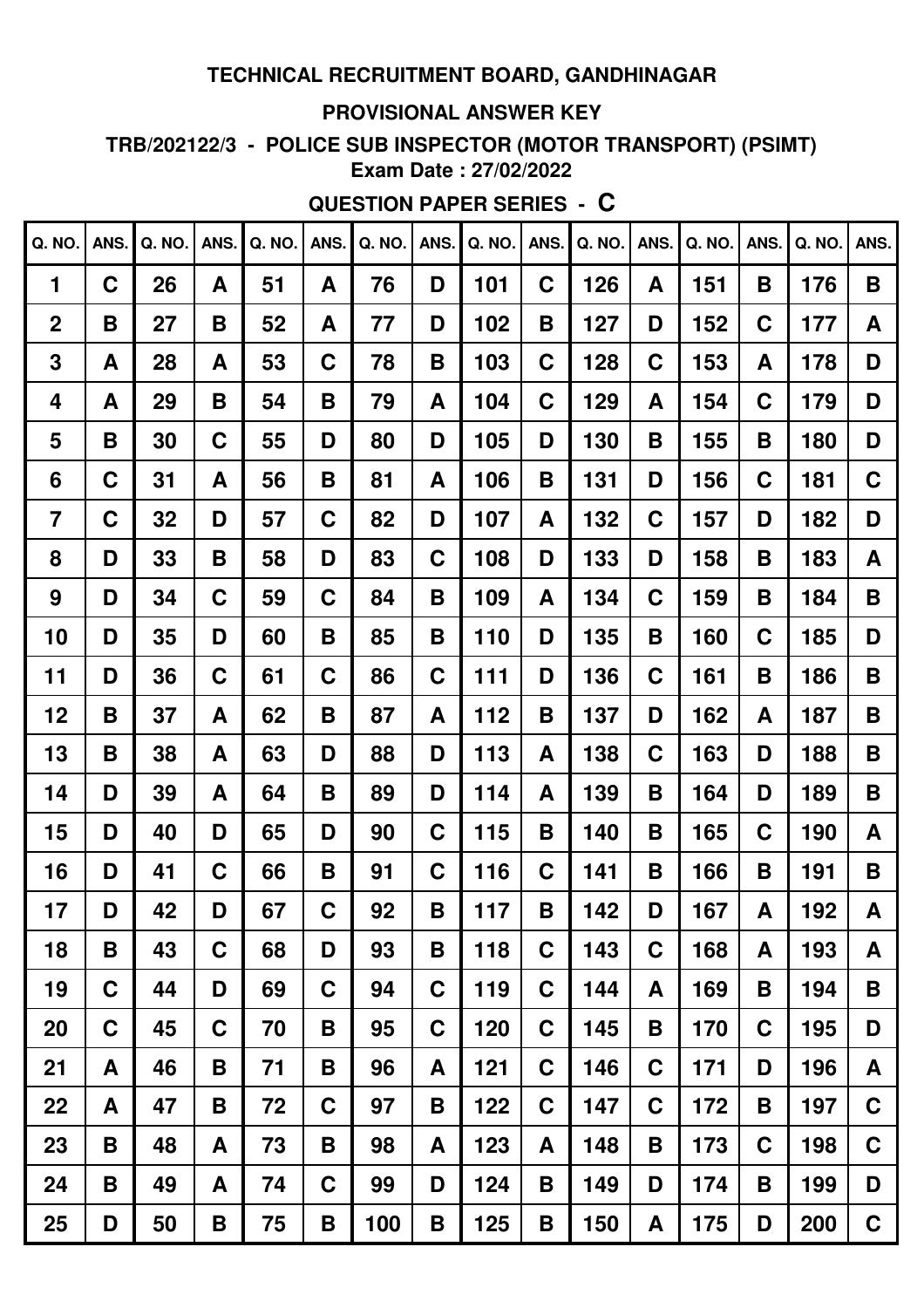#### **PROVISIONAL ANSWER KEY**

TRB/202122/3 - POLICE SUB INSPECTOR (MOTOR TRANSPORT) (PSIMT) **Exam Date: 27/02/2022** 

# **QUESTION PAPER SERIES - D**

| Q. NO.      | ANS. | Q. NO. | ANS. | Q. NO. | ANS. | Q. NO. | ANS. | Q. NO. | ANS. | Q. NO. | ANS.        | Q. NO. | ANS.        | <b>Q. NO.</b> | ANS.        |
|-------------|------|--------|------|--------|------|--------|------|--------|------|--------|-------------|--------|-------------|---------------|-------------|
| 1           | A    | 26     | Β    | 51     | A    | 76     | B    | 101    | D    | 126    | C           | 151    | C           | 176           | $\mathbf C$ |
| $\mathbf 2$ | D    | 27     | C    | 52     | D    | 77     | A    | 102    | C    | 127    | D           | 152    | D           | 177           | $\mathbf C$ |
| 3           | B    | 28     | D    | 53     | C    | 78     | D    | 103    | D    | 128    | B           | 153    | A           | 178           | D           |
| 4           | C    | 29     | C    | 54     | В    | 79     | A    | 104    | C    | 129    | B           | 154    | B           | 179           | D           |
| 5           | D    | 30     | Β    | 55     | B    | 80     | D    | 105    | B    | 130    | $\mathbf C$ | 155    | D           | 180           | D           |
| 6           | C    | 31     | C    | 56     | C    | 81     | D    | 106    | C    | 131    | B           | 156    | В           | 181           | D           |
| 7           | A    | 32     | B    | 57     | A    | 82     | B    | 107    | D    | 132    | A           | 157    | B           | 182           | B           |
| 8           | A    | 33     | D    | 58     | D    | 83     | A    | 108    | C    | 133    | D           | 158    | B           | 183           | B           |
| 9           | A    | 34     | B    | 59     | D    | 84     | A    | 109    | B    | 134    | D           | 159    | B           | 184           | D           |
| 10          | D    | 35     | D    | 60     | C    | 85     | B    | 110    | B    | 135    | C           | 160    | A           | 185           | D           |
| 11          | C    | 36     | B    | 61     | C    | 86     | C    | 111    | B    | 136    | B           | 161    | В           | 186           | D           |
| 12          | D    | 37     | C    | 62     | B    | 87     | B    | 112    | D    | 137    | A           | 162    | A           | 187           | D           |
| 13          | C    | 38     | D    | 63     | B    | 88     | C    | 113    | C    | 138    | A           | 163    | A           | 188           | B           |
| 14          | D    | 39     | C    | 64     | C    | 89     | C    | 114    | A    | 139    | B           | 164    | B           | 189           | C           |
| 15          | C    | 40     | Β    | 65     | C    | 90     | C    | 115    | Β    | 140    | C           | 165    | D           | 190           | $\mathbf C$ |
| 16          | B    | 41     | B    | 66     | A    | 91     | C    | 116    | C    | 141    | D           | 166    | A           | 191           | A           |
| 17          | B    | 42     | C    | 67     | B    | 92     | C    | 117    | C    | 142    | B           | 167    | $\mathbf C$ | 192           | A           |
| 18          | A    | 43     | B    | 68     | A    | 93     | A    | 118    | B    | 143    | C           | 168    | C           | 193           | B           |
| 19          | A    | 44     | C    | 69     | D    | 94     | B    | 119    | D    | 144    | B           | 169    | D           | 194           | B           |
| 20          | B    | 45     | B    | 70     | B    | 95     | B    | 120    | A    | 145    | D           | 170    | $\mathbf C$ | 195           | D           |
| 21          | A    | 46     | D    | 71     | C    | 96     | A    | 121    | B    | 146    | B           | 171    | C           | 196           | A           |
| 22          | A    | 47     | D    | 72     | B    | 97     | D    | 122    | C    | 147    | A           | 172    | Β           | 197           | B           |
| 23          | C    | 48     | Β    | 73     | C    | 98     | C    | 123    | A    | 148    | D           | 173    | A           | 198           | A           |
| 24          | B    | 49     | A    | 74     | C    | 99     | A    | 124    | C    | 149    | D           | 174    | A           | 199           | B           |
| 25          | D    | 50     | D    | 75     | D    | 100    | Β    | 125    | Β    | 150    | D           | 175    | Β           | 200           | C           |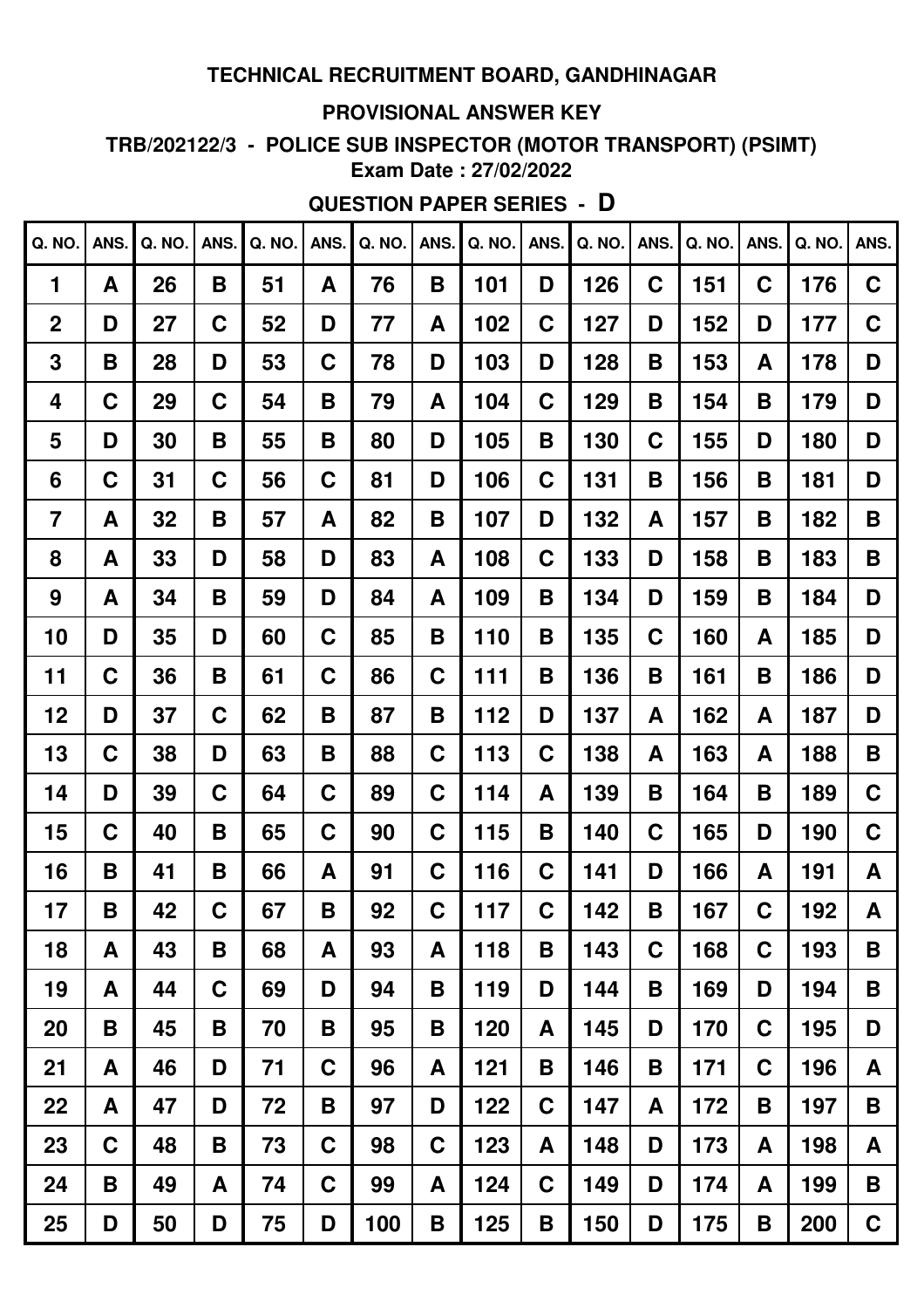#### **PROVISIONAL ANSWER KEY**

# **Advt. No. : TRB/202122/2 - TECHNICAL OPERATOR (TOR)**

**Exam Date : 27/02/2022**

## **QUESTION PAPER SERIES - A**

|                | Q. NO. ANSWER | Q. NO. | <b>ANSWER</b> | Q. NO. | <b>ANSWER</b> | Q. NO. | ANSWER Q. NO. |     | <b>ANSWER</b> | Q. NO. | <b>ANSWER</b> |
|----------------|---------------|--------|---------------|--------|---------------|--------|---------------|-----|---------------|--------|---------------|
| $\blacksquare$ | D             | 26     | D             | 51     | B             | 76     | $\mathbf C$   | 101 | $\mathbf C$   | 126    | $\mathbf C$   |
| $\overline{2}$ | D             | 27     | B             | 52     | A             | 77     | Β             | 102 | B             | 127    | D             |
| 3              | B             | 28     | D             | 53     | $\mathbf C$   | 78     | B             | 103 | B             | 128    | D             |
| 4              | B             | 29     | B             | 54     | D             | 79     | D             | 104 | A             | 129    | C             |
| 5              | C             | 30     | C             | 55     | Β             | 80     | C             | 105 | A             | 130    | A             |
| 6              | $\mathbf C$   | 31     | C             | 56     | A             | 81     | A             | 106 | A             | 131    | D             |
| $\overline{7}$ | C             | 32     | $\mathbf C$   | 57     | D             | 82     | A             | 107 | B             | 132    | A             |
| 8              | D             | 33     | $\mathbf C$   | 58     | D             | 83     | A             | 108 | A             | 133    | B             |
| 9              | B             | 34     | A             | 59     | C             | 84     | D             | 109 | B             | 134    | $\mathbf C$   |
| 10             | D             | 35     | A             | 60     | A             | 85     | A             | 110 | B             | 135    | A             |
| 11             | A             | 36     | $\mathbf C$   | 61     | A             | 86     | D             | 111 | B             | 136    | D             |
| 12             | D             | 37     | B             | 62     | A             | 87     | B             | 112 | D             | 137    | A             |
| 13             | A             | 38     | $\mathbf C$   | 63     | D             | 88     | $\mathbf C$   | 113 | Β             | 138    | B             |
| 14             | B             | 39     | B             | 64     | C             | 89     | C             | 114 | $\mathbf C$   | 139    | A             |
| 15             | B             | 40     | $\mathbf C$   | 65     | B             | 90     | $\mathbf C$   | 115 | A             | 140    | D             |
| 16             | B             | 41     | A             | 66     | B             | 91     | Β             | 116 | D             | 141    | C             |
| 17             | C             | 42     | A             | 67     | D             | 92     | A             | 117 | Β             | 142    | D             |
| 18             | B             | 43     | Β             | 68     | Β             | 93     | A             | 118 | B             | 143    | A             |
| 19             | D             | 44     | $\mathbf C$   | 69     | $\mathbf C$   | 94     | B             | 119 | $\mathbf C$   | 144    | $\mathbf C$   |
| 20             | B             | 45     | $\mathbf C$   | 70     | D             | 95     | A             | 120 | A             | 145    | A             |
| 21             | A             | 46     | A             | 71     | D             | 96     | B             | 121 | $\mathbf C$   | 146    | A             |
| 22             | A             | 47     | D             | 72     | Β             | 97     | A             | 122 | Β             | 147    | D             |
| 23             | B             | 48     | D             | 73     | $\mathbf C$   | 98     | B             | 123 | $\mathbf C$   | 148    | A             |
| 24             | A             | 49     | Β             | 74     | A             | 99     | A             | 124 | A             | 149    | B             |
| 25             | $\mathbf C$   | 50     | B             | 75     | $\mathbf C$   | 100    | Β             | 125 | A             | 150    | $\mathbf C$   |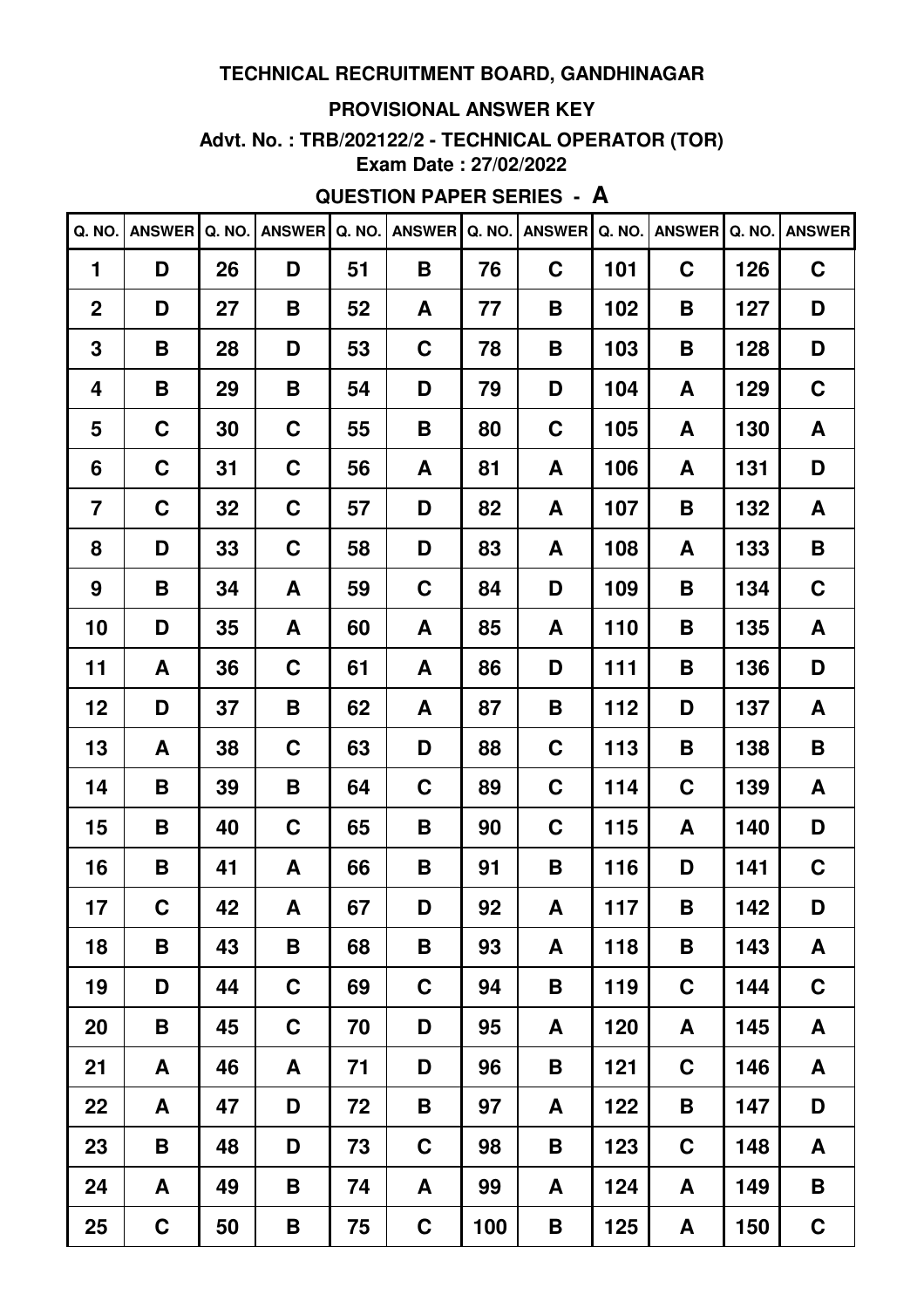#### **PROVISIONAL ANSWER KEY**

# **Advt. No. : TRB/202122/2 - TECHNICAL OPERATOR (TOR)**

**Exam Date : 27/02/2022**

## **QUESTION PAPER SERIES - B**

| Q. NO.         | <b>ANSWER</b> | Q. NO. | <b>ANSWER</b> | Q. NO. | <b>ANSWER</b> | Q. NO. | <b>ANSWER</b> | Q. NO. | <b>ANSWER</b> | Q. NO. | <b>ANSWER</b> |
|----------------|---------------|--------|---------------|--------|---------------|--------|---------------|--------|---------------|--------|---------------|
| 1              | $\mathbf C$   | 26     | A             | 51     | A             | 76     | A             | 101    | D             | 126    | $\mathbf C$   |
| $\mathbf 2$    | $\mathbf C$   | 27     | D             | 52     | A             | 77     | Β             | 102    | A             | 127    | $\mathbf C$   |
| 3              | $\mathbf C$   | 28     | D             | 53     | A             | 78     | A             | 103    | B             | 128    | D             |
| 4              | A             | 29     | $\mathbf C$   | 54     | D             | 79     | Β             | 104    | $\mathbf C$   | 129    | B             |
| 5              | A             | 30     | A             | 55     | A             | 80     | Β             | 105    | A             | 130    | D             |
| 6              | C             | 31     | A             | 56     | D             | 81     | Β             | 106    | D             | 131    | A             |
| $\overline{7}$ | B             | 32     | A             | 57     | Β             | 82     | D             | 107    | A             | 132    | D             |
| 8              | $\mathbf C$   | 33     | D             | 58     | $\mathbf C$   | 83     | В             | 108    | B             | 133    | A             |
| 9              | B             | 34     | $\mathbf C$   | 59     | $\mathbf C$   | 84     | C             | 109    | A             | 134    | B             |
| 10             | C             | 35     | B             | 60     | $\mathbf C$   | 85     | A             | 110    | D             | 135    | B             |
| 11             | A             | 36     | B             | 61     | Β             | 86     | D             | 111    | $\mathbf C$   | 136    | Β             |
| 12             | A             | 37     | D             | 62     | A             | 87     | Β             | 112    | D             | 137    | $\mathbf C$   |
| 13             | B             | 38     | Β             | 63     | A             | 88     | Β             | 113    | A             | 138    | B             |
| 14             | $\mathbf C$   | 39     | $\mathbf C$   | 64     | Β             | 89     | C             | 114    | $\mathbf C$   | 139    | D             |
| 15             | $\mathbf C$   | 40     | D             | 65     | A             | 90     | A             | 115    | A             | 140    | B             |
| 16             | A             | 41     | D             | 66     | B             | 91     | C             | 116    | A             | 141    | A             |
| 17             | D             | 42     | B             | 67     | A             | 92     | В             | 117    | D             | 142    | A             |
| 18             | D             | 43     | $\mathbf C$   | 68     | Β             | 93     | $\mathbf C$   | 118    | A             | 143    | B             |
| 19             | B             | 44     | A             | 69     | A             | 94     | A             | 119    | B             | 144    | A             |
| 20             | B             | 45     | $\mathbf C$   | 70     | Β             | 95     | A             | 120    | $\mathbf C$   | 145    | $\mathbf C$   |
| 21             | B             | 46     | $\mathbf C$   | 71     | $\mathbf C$   | 96     | $\mathbf C$   | 121    | D             | 146    | D             |
| 22             | A             | 47     | B             | 72     | B             | 97     | D             | 122    | D             | 147    | B             |
| 23             | $\mathbf C$   | 48     | Β             | 73     | Β             | 98     | D             | 123    | Β             | 148    | D             |
| 24             | D             | 49     | D             | 74     | A             | 99     | C             | 124    | B             | 149    | B             |
| 25             | B             | 50     | $\mathbf C$   | 75     | A             | 100    | A             | 125    | $\mathbf C$   | 150    | $\mathbf C$   |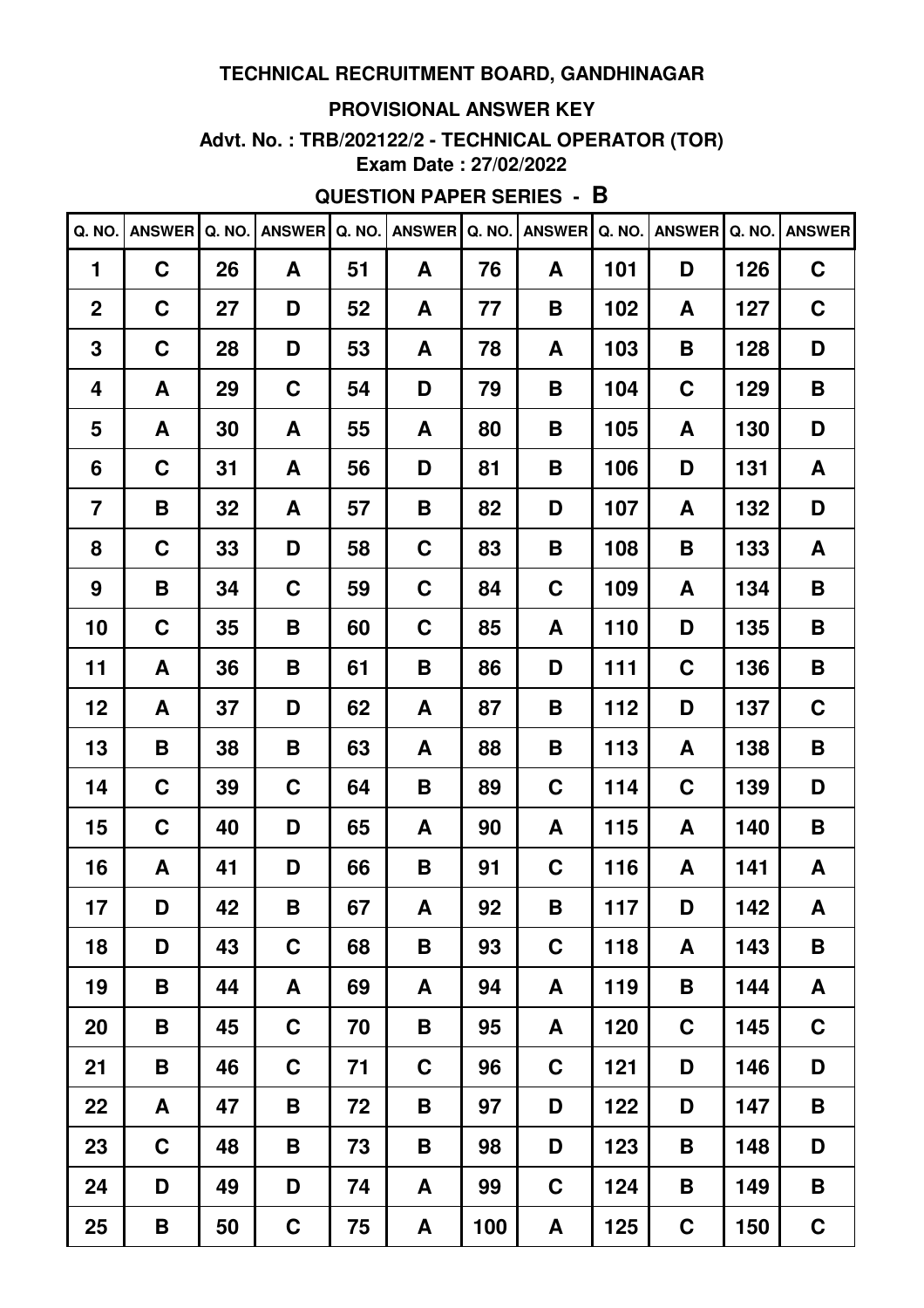#### PROVISIONAL ANSWER KEY

# Advt. No.: TRB/202122/2 - TECHNICAL OPERATOR (TOR)

Exam Date: 27/02/2022

### **QUESTION PAPER SERIES - C**

| Q. NO.         | <b>ANSWER</b> | Q. NO. | <b>ANSWER</b> | Q. NO. | <b>ANSWER</b> | Q. NO. | <b>ANSWER</b> | Q. NO. | <b>ANSWER</b> | Q. NO. | <b>ANSWER</b> |
|----------------|---------------|--------|---------------|--------|---------------|--------|---------------|--------|---------------|--------|---------------|
| 1              | $\mathbf C$   | 26     | $\mathbf C$   | 51     | $\mathbf C$   | 76     | D             | 101    | D             | 126    | B             |
| $\mathbf 2$    | B             | 27     | B             | 52     | D             | 77     | D             | 102    | B             | 127    | A             |
| 3              | B             | 28     | B             | 53     | D             | 78     | Β             | 103    | D             | 128    | C             |
| 4              | D             | 29     | A             | 54     | $\mathbf C$   | 79     | Β             | 104    | B             | 129    | D             |
| 5              | $\mathbf C$   | 30     | A             | 55     | A             | 80     | C             | 105    | $\mathbf C$   | 130    | B             |
| 6              | A             | 31     | A             | 56     | D             | 81     | C             | 106    | $\mathbf C$   | 131    | A             |
| $\overline{7}$ | A             | 32     | Β             | 57     | A             | 82     | C             | 107    | $\mathbf C$   | 132    | D             |
| 8              | A             | 33     | A             | 58     | B             | 83     | D             | 108    | $\mathbf C$   | 133    | D             |
| 9              | D             | 34     | B             | 59     | $\mathbf C$   | 84     | B             | 109    | A             | 134    | $\mathbf C$   |
| 10             | A             | 35     | B             | 60     | A             | 85     | D             | 110    | A             | 135    | A             |
| 11             | D             | 36     | B             | 61     | D             | 86     | A             | 111    | $\mathbf C$   | 136    | A             |
| 12             | B             | 37     | D             | 62     | A             | 87     | D             | 112    | B             | 137    | A             |
| 13             | C             | 38     | Β             | 63     | B             | 88     | A             | 113    | $\mathbf C$   | 138    | D             |
| 14             | $\mathbf C$   | 39     | $\mathbf C$   | 64     | A             | 89     | В             | 114    | B             | 139    | $\mathbf C$   |
| 15             | $\mathbf C$   | 40     | A             | 65     | D             | 90     | Β             | 115    | $\mathbf C$   | 140    | B             |
| 16             | B             | 41     | D             | 66     | C             | 91     | В             | 116    | A             | 141    | B             |
| 17             | A             | 42     | B             | 67     | D             | 92     | C             | 117    | A             | 142    | D             |
| 18             | A             | 43     | Β             | 68     | A             | 93     | Β             | 118    | B             | 143    | B             |
| 19             | B             | 44     | $\mathbf C$   | 69     | $\mathbf C$   | 94     | D             | 119    | $\mathbf C$   | 144    | $\mathbf C$   |
| 20             | A             | 45     | A             | 70     | A             | 95     | Β             | 120    | $\mathbf C$   | 145    | D             |
| 21             | B             | 46     | $\mathbf C$   | 71     | A             | 96     | A             | 121    | A             | 146    | D             |
| 22             | A             | 47     | B             | 72     | D             | 97     | A             | 122    | D             | 147    | B             |
| 23             | Β             | 48     | $\mathbf C$   | 73     | A             | 98     | Β             | 123    | D             | 148    | $\mathbf C$   |
| 24             | A             | 49     | A             | 74     | B             | 99     | A             | 124    | B             | 149    | A             |
| 25             | B             | 50     | A             | 75     | $\mathbf C$   | 100    | $\mathbf C$   | 125    | B             | 150    | $\mathbf C$   |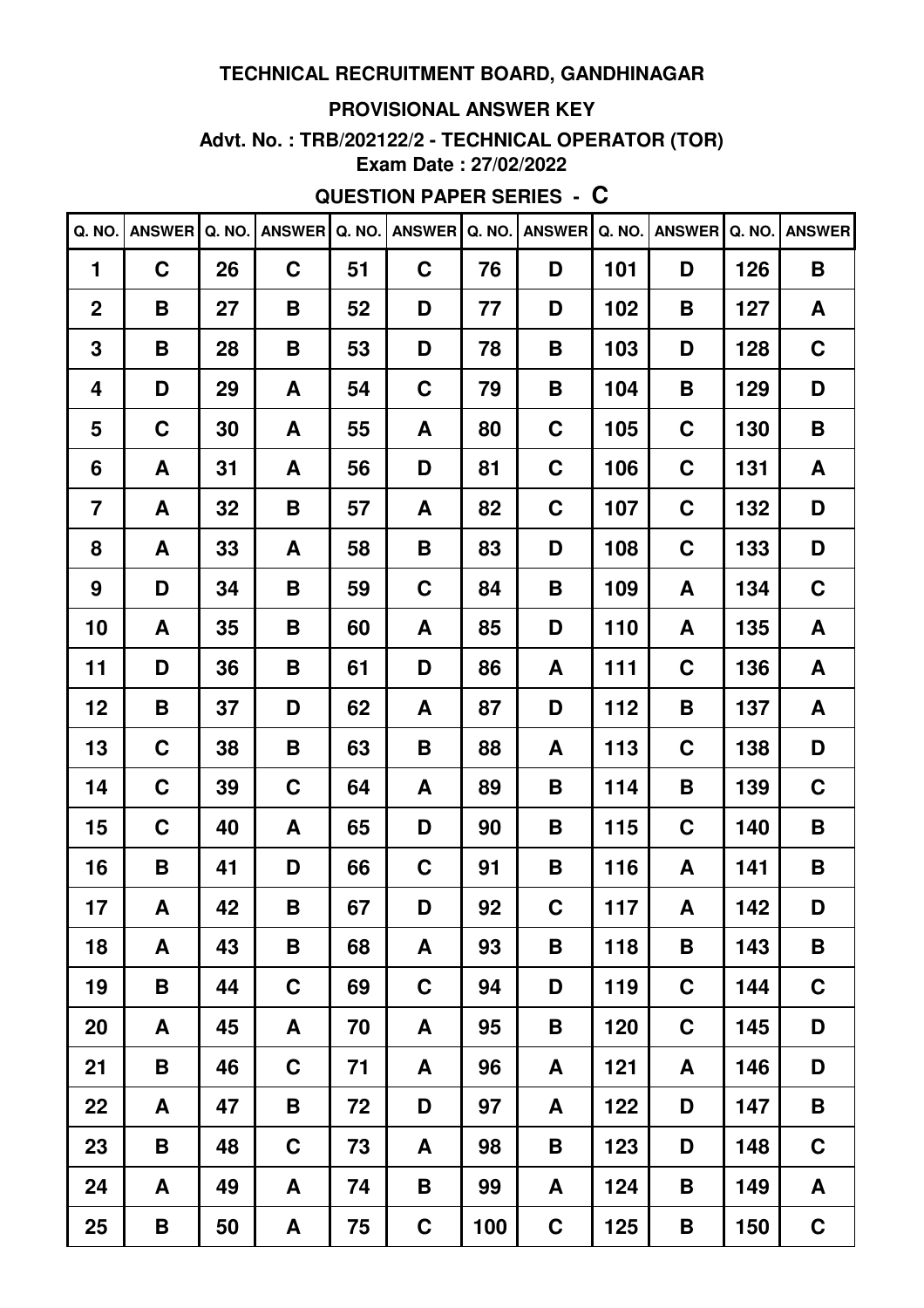#### **PROVISIONAL ANSWER KEY**

# **Advt. No. : TRB/202122/2 - TECHNICAL OPERATOR (TOR)**

**Exam Date : 27/02/2022**

## **QUESTION PAPER SERIES - D**

| Q. NO.         | <b>ANSWER</b> | Q. NO. | <b>ANSWER</b> | Q. NO. | <b>ANSWER</b> | Q. NO. | <b>ANSWER</b> | Q. NO. | <b>ANSWER</b> | Q. NO. | <b>ANSWER</b> |
|----------------|---------------|--------|---------------|--------|---------------|--------|---------------|--------|---------------|--------|---------------|
| 1              | B             | 26     | D             | 51     | $\mathbf C$   | 76     | B             | 101    | A             | 126    | B             |
| $\mathbf 2$    | A             | 27     | B             | 52     | D             | 77     | C             | 102    | A             | 127    | D             |
| 3              | A             | 28     | B             | 53     | A             | 78     | Β             | 103    | B             | 128    | B             |
| 4              | B             | 29     | $\mathbf C$   | 54     | $\mathbf C$   | 79     | D             | 104    | C             | 129    | $\mathbf C$   |
| 5              | A             | 30     | A             | 55     | A             | 80     | Β             | 105    | $\mathbf C$   | 130    | D             |
| 6              | B             | 31     | C             | 56     | A             | 81     | A             | 106    | A             | 131    | D             |
| $\overline{7}$ | A             | 32     | Β             | 57     | D             | 82     | A             | 107    | D             | 132    | B             |
| 8              | B             | 33     | $\mathbf C$   | 58     | A             | 83     | B             | 108    | D             | 133    | $\mathbf C$   |
| 9              | A             | 34     | A             | 59     | B             | 84     | A             | 109    | B             | 134    | A             |
| 10             | B             | 35     | A             | 60     | C             | 85     | C             | 110    | B             | 135    | C             |
| 11             | C             | 36     | $\mathbf C$   | 61     | D             | 86     | D             | 111    | B             | 136    | $\mathbf C$   |
| 12             | B             | 37     | D             | 62     | D             | 87     | Β             | 112    | A             | 137    | B             |
| 13             | B             | 38     | D             | 63     | B             | 88     | D             | 113    | $\mathbf C$   | 138    | B             |
| 14             | A             | 39     | $\mathbf C$   | 64     | B             | 89     | B             | 114    | D             | 139    | D             |
| 15             | A             | 40     | A             | 65     | $\mathbf C$   | 90     | C             | 115    | B             | 140    | $\mathbf C$   |
| 16             | A             | 41     | D             | 66     | $\mathbf C$   | 91     | C             | 116    | A             | 141    | A             |
| 17             | B             | 42     | A             | 67     | C             | 92     | C             | 117    | D             | 142    | A             |
| 18             | A             | 43     | Β             | 68     | D             | 93     | $\mathbf C$   | 118    | D             | 143    | A             |
| 19             | B             | 44     | $\mathbf C$   | 69     | B             | 94     | A             | 119    | $\mathbf C$   | 144    | D             |
| 20             | B             | 45     | A             | 70     | D             | 95     | A             | 120    | A             | 145    | A             |
| 21             | B             | 46     | D             | 71     | A             | 96     | $\mathbf C$   | 121    | A             | 146    | D             |
| 22             | D             | 47     | A             | 72     | D             | 97     | В             | 122    | A             | 147    | B             |
| 23             | B             | 48     | Β             | 73     | A             | 98     | $\mathbf C$   | 123    | D             | 148    | $\mathbf C$   |
| 24             | $\mathbf C$   | 49     | A             | 74     | B             | 99     | Β             | 124    | $\mathbf C$   | 149    | $\mathbf C$   |
| 25             | A             | 50     | D             | 75     | B             | 100    | C             | 125    | B             | 150    | $\mathbf C$   |